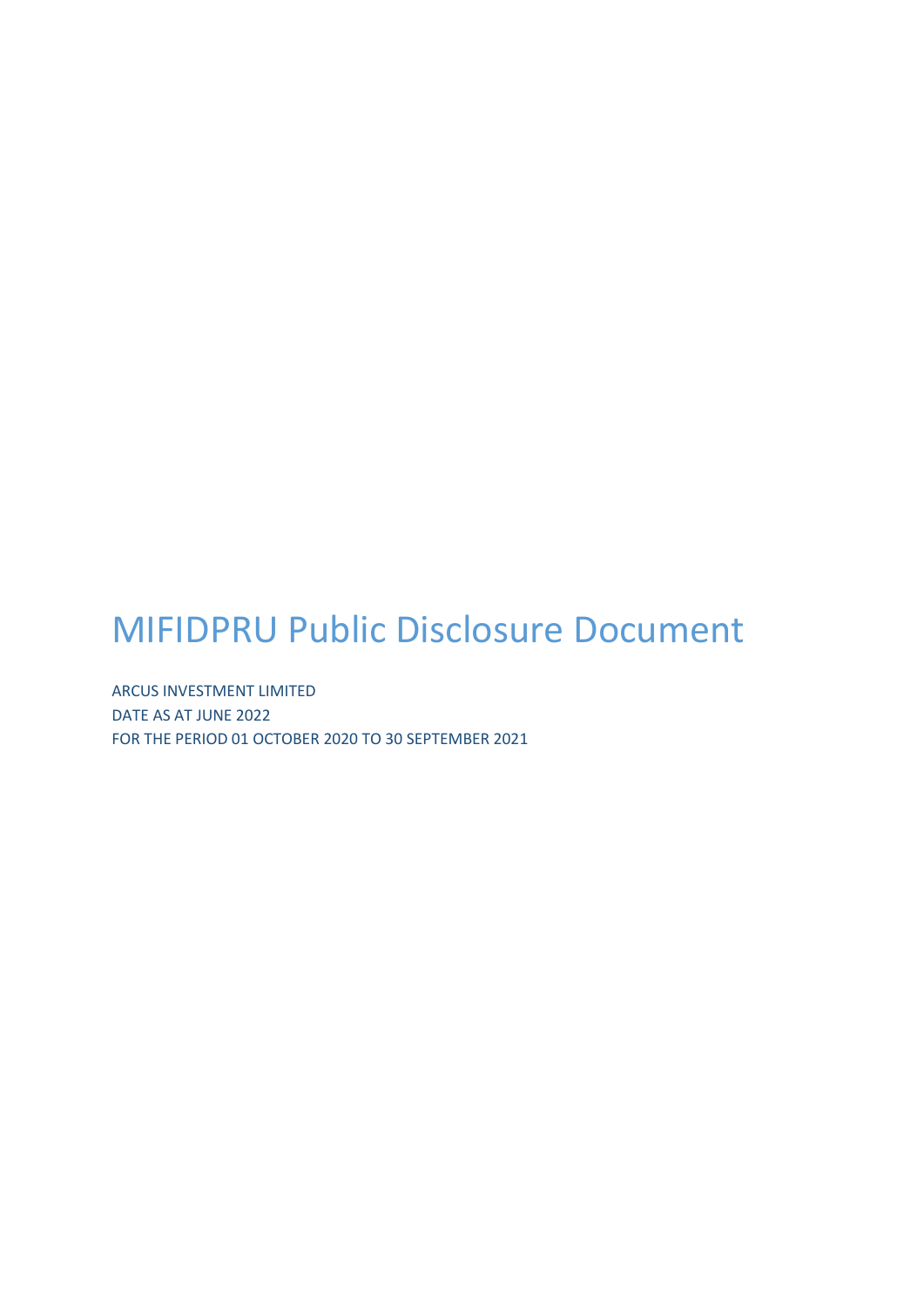## **Table of contents**